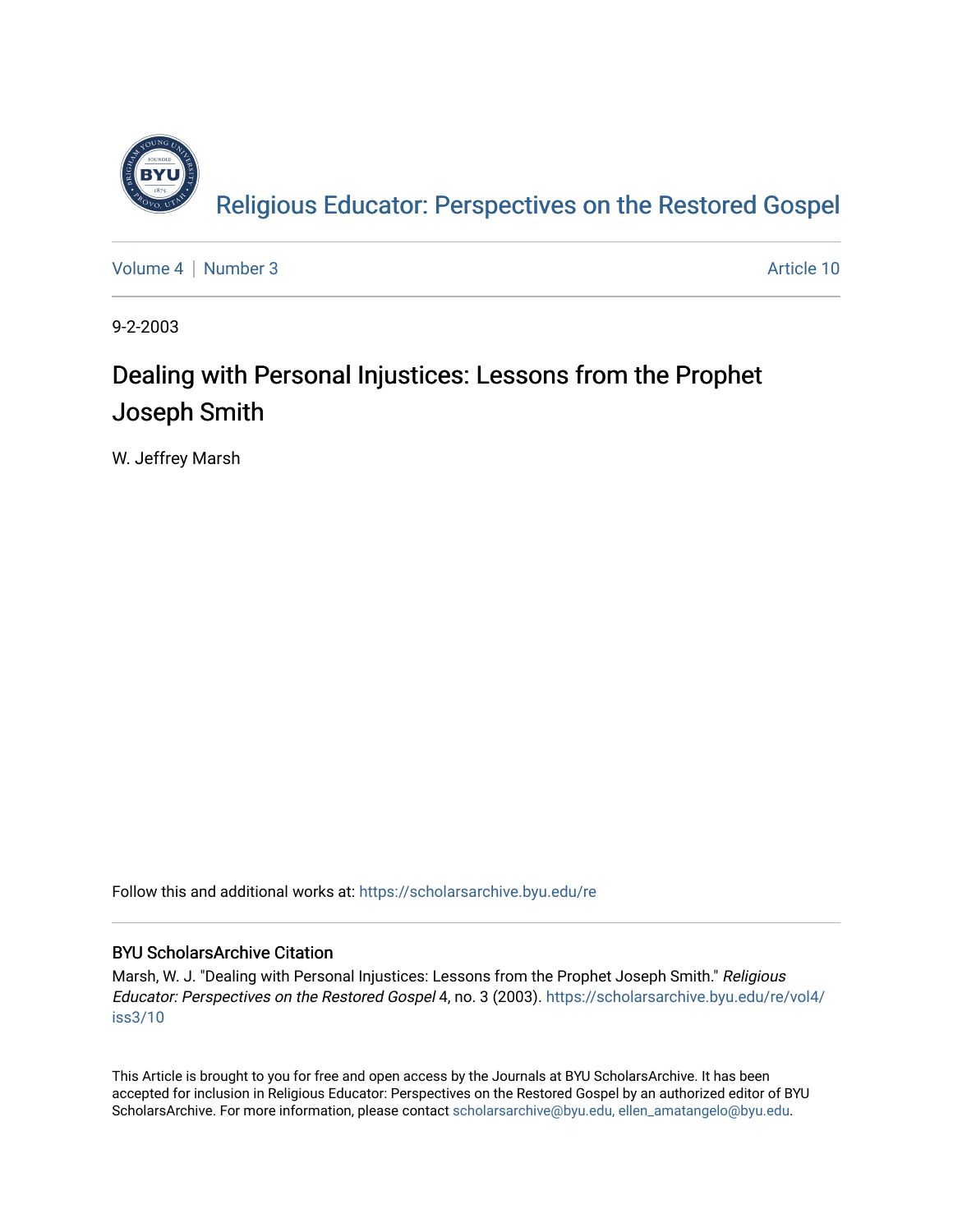

Portrait of Joseph Smith by Edward T. Grigware

© by Intellectual Reserve, Inc.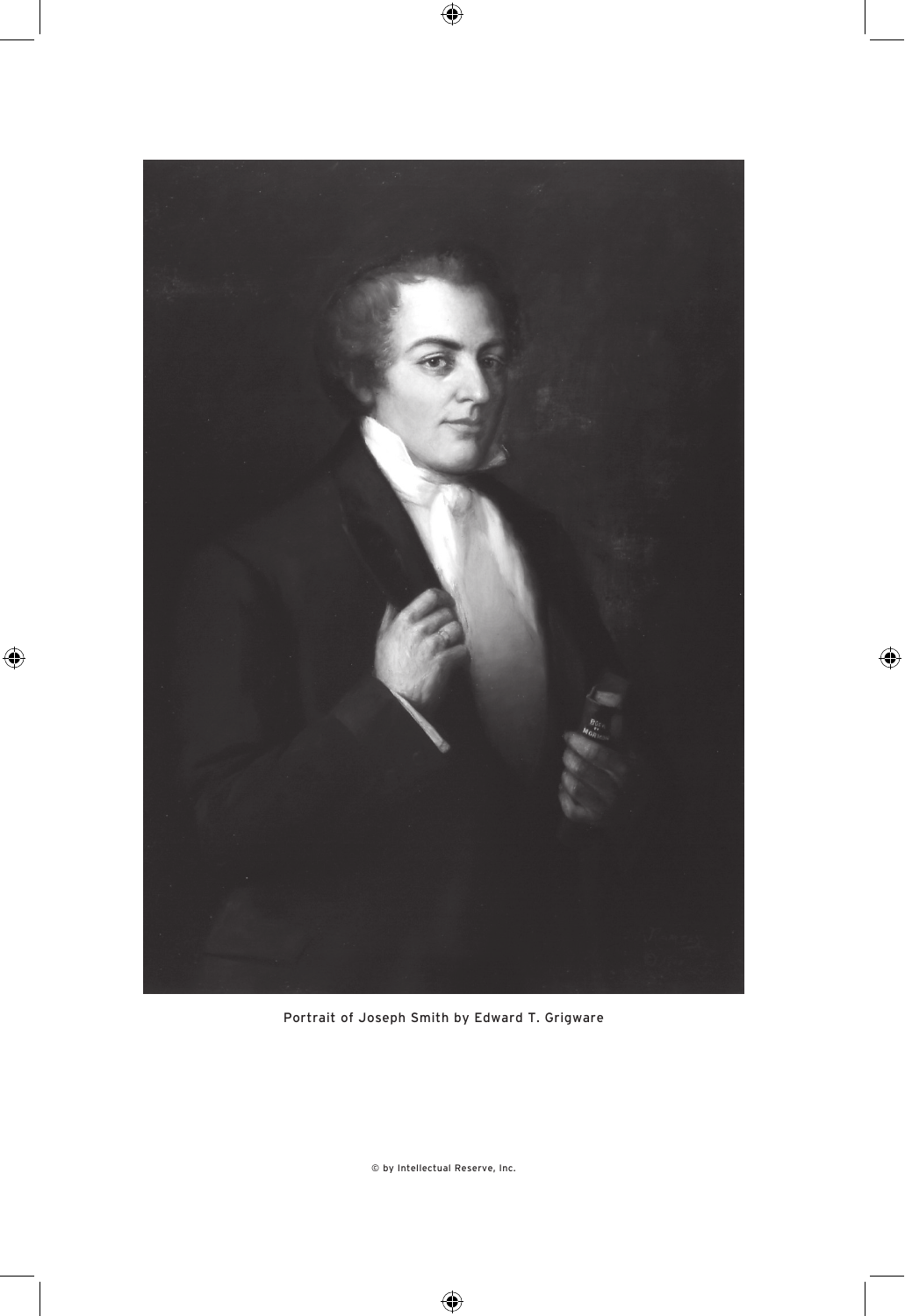# Dealing with Personal Injustices: Lessons from the Prophet Joseph Smith

*W. Jeffrey Marsh*

*W. Jeffrey Marsh is an associate professor of ancient scripture at BYU.*

 Because our lives consist primarily of numerous interactions with others, we should not be surprised that some of the Savior's most challenging commandments focus on interpersonal relationships. Consider these soul-stretching declarations: "Love your enemies, do good to them which hate you, bless them that curse you, and pray for them which despitefully use you" (Luke 6:27–28); "As you would that men should do to you, do ye also to them likewise" (Luke 6:31); "Love one another, *as I have loved you*" (John 15:12; emphasis added).

 These teachings strike at the very core of what eternally matters most: our relationship to God and our dealings with other people. When asked which of all the commandments was the greatest, the Savior responded, "Thou shalt love the Lord thy God with all thy heart, and with all thy soul, and with all thy mind. This is the first and great commandment. And the second is like unto it, Thou shalt love thy neighbour as thyself" (Matthew 22:37–39). The door leading to eternal life hangs on these "weightier matters" of the law (see Matthew 22:40; Romans 13:10). Love for others is how we fulfill the commandment to show love for God (see Mosiah 2:17).

 The Prophet Joseph Smith was intimately familiar with the Savior's declarations. Joseph understood that religion is primarily a matter of interpersonal relationships both horizontally (person to person) and vertically (man to God) (see James 1:27) and that positive relations are dependent upon such principles as love and respect. Joseph described our personal responsibility in this regard: "Let the Saints remember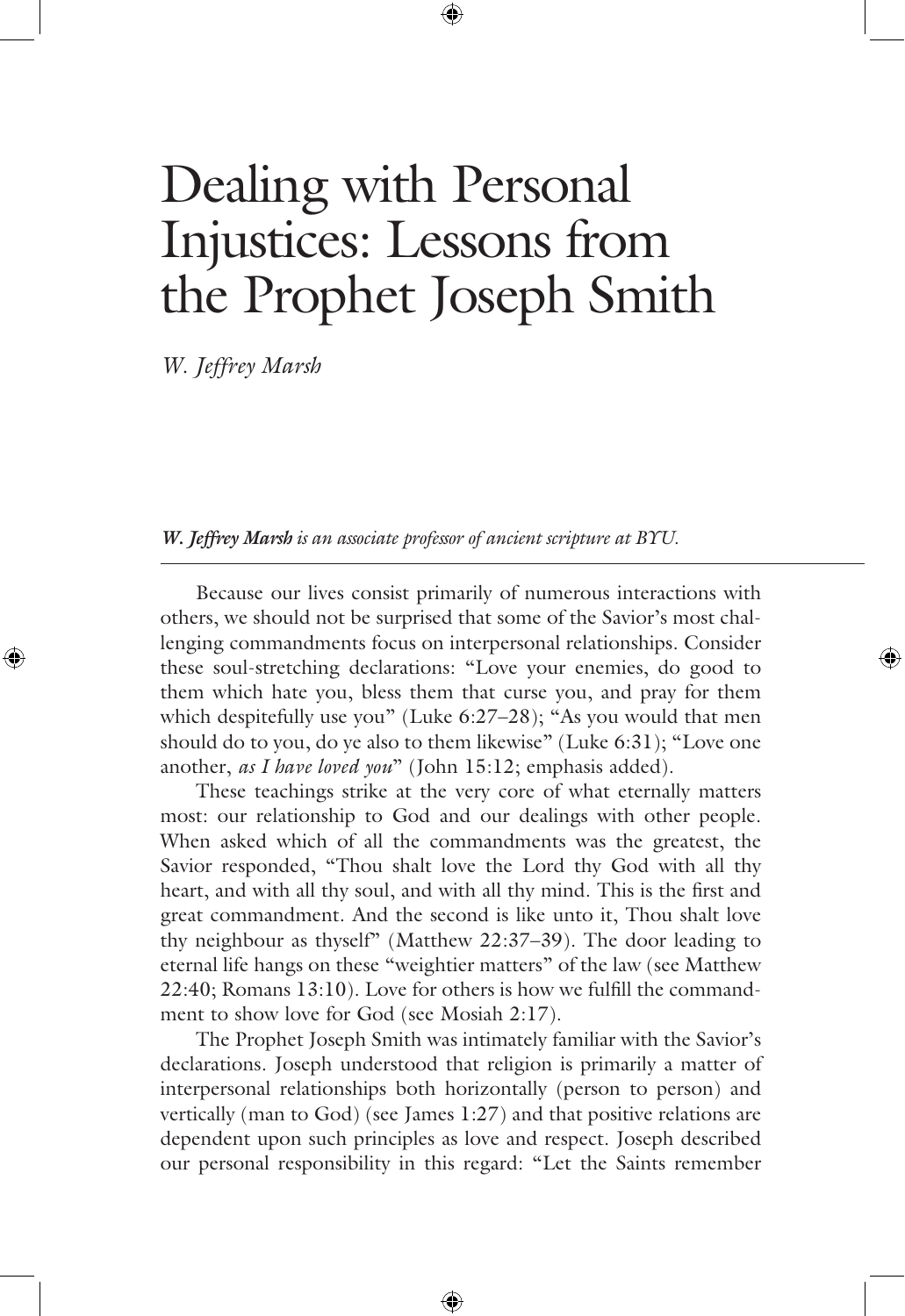that great things depend on their individual exertion. . . . Let every selfish feeling not only be buried, but annihilated; *and let love to God and man predominate, and reign triumphant in every mind*."**<sup>1</sup>**

 Knowing what is written, however, and being able to rise to the occasion to live the doctrine is another matter. Joseph Smith's life and teachings reflect a deep commitment to following the Savior's admonitions and example. The emotional costs were, at times, unimaginable. "On numerous occasions Joseph Smith practiced what he preached about forgiveness. Few, if any, in the history of the Church have been betrayed as frequently or as grievously as Joseph Smith. Yet, if an offender would sincerely repent, the Prophet would readily forgive even when the offense had been severe."**<sup>2</sup>** As Orson Spencer observed, Joseph was "remarkably cheerful for one who has seen well-tried friends martyred around him, and felt the inflictions of calumny—the vexations of lawsuits—the treachery of intimates—and multiplied violent attempts upon his person and life."**<sup>3</sup>**

 The persecution Joseph experienced began at the time of the First Vision and intensified over time. He said, "When I went home and told the people that I had a revelation, and that all the churches were corrupt, they persecuted me, and they have persecuted me ever since."**<sup>4</sup>** His brother William commented that their family was well respected in the community until Joseph announced he had seen God. After that, William reports, their family's reputation was of the worst kind.<sup>5</sup> President Brigham Young later commented, "If a thousand hounds were on this Temple Block [Temple Square], let loose on one rabbit, it would not be a bad illustration of the situation at times of the Prophet Joseph. He was hunted unremittingly."**<sup>6</sup>**

 President Young added, "Why was he hunted from neighborhood to neighborhood, from city to city, and from State to State, and at last suffered death? Because he received revelations from the Father, from the Son, and was ministered to by holy angels, and published to the world the direct will of the Lord concerning his children on the earth."**<sup>7</sup>** Such persecution has always been the lot of true prophets of God (see Mosiah 7:26–27; Helaman 13:26).

 Even so, in the final hours of his life, while riding to Carthage, where he would be martyred, the Prophet Joseph declared, "I am calm as a summer's morning; I have a conscience void of offense towards God, and towards all men" (D&C 135:4). He was at peace with himself, with others, and with God. Joseph's personal example and counsel can teach us much about living "void of offense" toward others.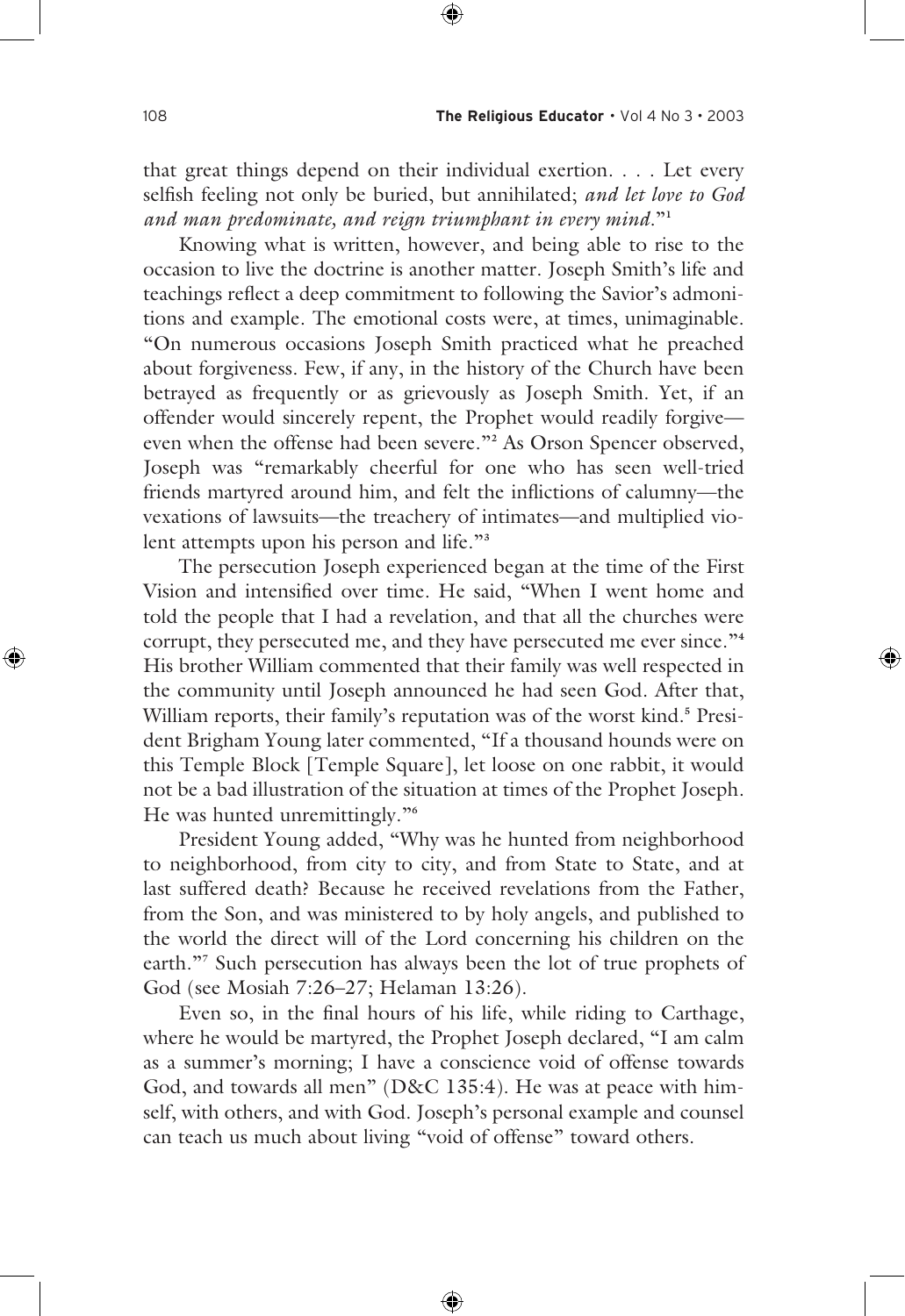#### **Dealing with Criticism and Contention**

 Some offenses we experience in relationships are real. Others are simply imagined. All of them cause anguish. Joseph encouraged the Saints to avoid the negative criticism that destroys relationships: "I do not dwell upon your faults, and you shall not upon mine. Charity, which is love, covereth a multitude of sins, and I have often covered up all the faults among you. . . . We should cultivate a meek, quiet and peaceable spirit."**<sup>8</sup>**

 Joseph admonished the Saints to be willing to bear one another's shortcomings because that is what "the Lord does with us."**<sup>9</sup>** "I charged the Saints," he said, "not to follow the example of the adversary in accusing the brethren, and said, 'If you do not accuse each other, God will not accuse you. If you have no accuser you will enter heaven, and if you will follow the revelations and instructions which God gives you through me, I will take you into heaven as my back load. If you will not accuse me, I will not accuse you. If you will throw a cloak of charity over my sins, I will over yours—for charity covereth a multitude of sins.'"**<sup>10</sup>**

 The Prophet Joseph noted the great need in our world for more reciprocal kindness toward each other: "Men often come to me with their troubles, and seek my will, crying, Oh, Brother Joseph, help me! Help me! But when I am in trouble, few of them sympathize with me, or extend to me relief. I believe in a principle of reciprocity."**<sup>11</sup>** "Notwithstanding my weaknesses," Joseph lamented, "I am under the necessity of bearing the infirmities of others, who, when they get into difficulty, hang on to me tenaciously to get them out, and wish me to cover their faults. On the other hand, the same characters, when they discover a weakness in Brother Joseph, endeavor to blast his reputation, and publish it to all the world, and thereby aid my enemies in destroying the Saints."**<sup>12</sup>**

 On one occasion, when a man had made some critical remarks to Joseph about his wife, Emma, the Prophet responded not in anger or in retaliation but with an observation. The man had seen Joseph doing "women's work" (as the man called it) in the Mansion House. He concluded that "mismanagement by Emma was the root of the domestic problems" and said to him, "'Brother Joseph, my wife does much more hard work than does your wife.' Brother Joseph replied that 'if a man cannot learn in this life to appreciate a wife and do his duty by her, in properly taking care of her, he need not expect to be given one in the hereafter.' The judgmental adviser meekly concluded: 'His words shut my mouth as tight as a clam. I took them as a terrible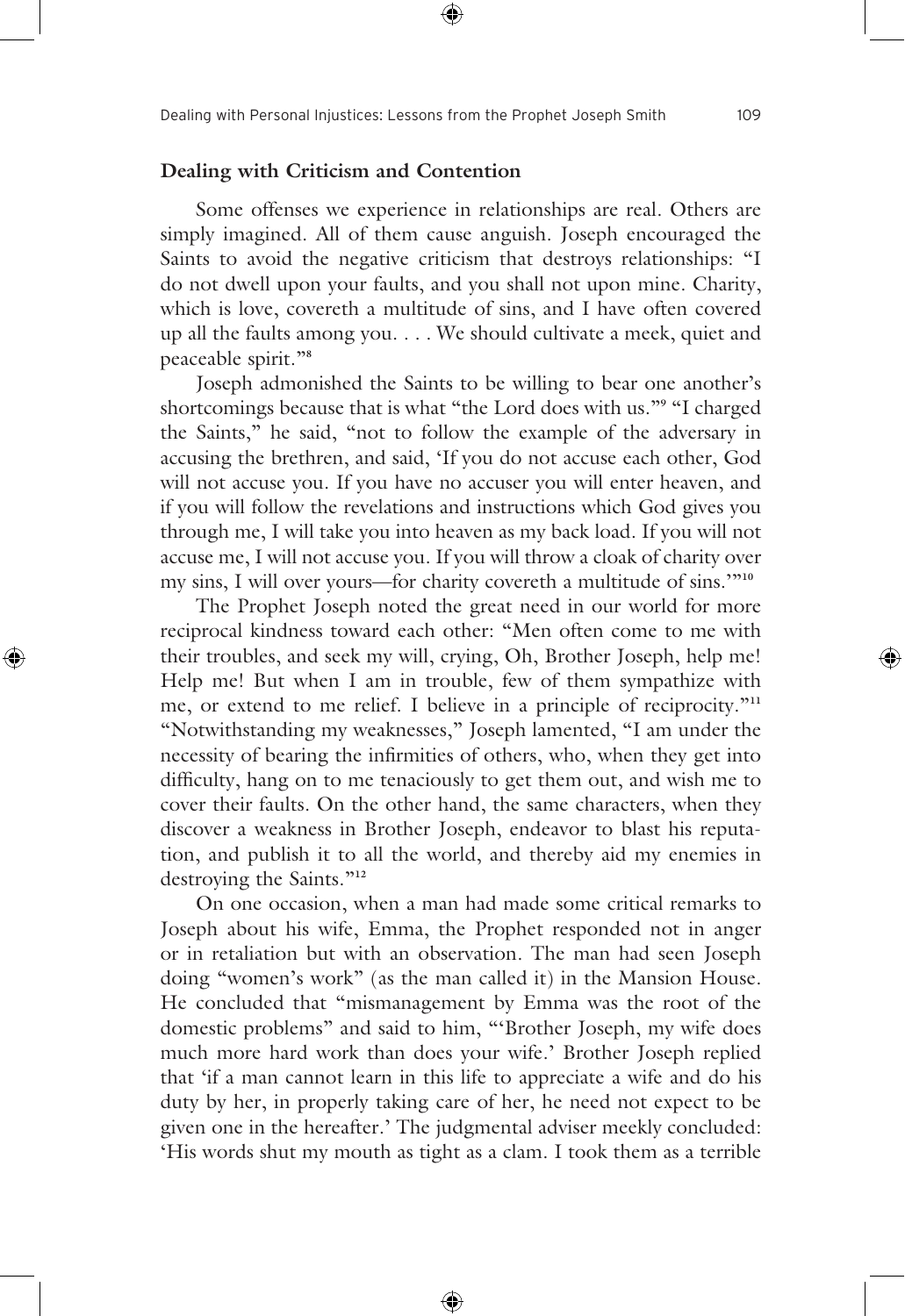reproof. After that I tried to do better by the good wife I had and tried to lighten her labors.'"**<sup>13</sup>**

### **Forgiving Those Who Offend**

 Is anything more distressing in relationships than to be grossly misunderstood, to be quoted out of context, or to have negative things said about us? Joseph said, "There is no salvation in believing an evil report against our neighbor."**<sup>14</sup>**

 Misrepresentations can wrench souls, put knots in stomachs, break hearts, and crush spirits. The Prophet Joseph was not immune to such pain, but he had a unique method for dealing with these personal injustices. His approach enabled him to rise above the negative effects rumor-mongering might otherwise have had. An acquaintance of the Prophet recorded this experience:

 I went one day to the Prophet with a sister. She had a charge to make against one of the brethren for scandal. When her complaint had been heard the Prophet asked her if she was quite sure that what the brother had said of her was utterly untrue.

She was quite sure that it was.

 He then told her to think no more about it, for it could not harm her. If untrue it could not live, but the truth will survive. Still she felt that she should have some redress.

 Then he offered her his method of dealing with such cases for himself. When an enemy had told a scandalous story about him, which had often been done, before he rendered judgment he paused and let his mind run back to the time and place and setting of the story to see if he had not by some unguarded word or act laid the block on which the story was built. If he found that he had done so, he said that in his heart he then forgave his enemy, and felt thankful that he had received warning of a weakness that he had not known he possessed.

 Then he said to the sister that he would have her to do the same: search her memory thoroughly and see if she had not herself unconsciously laid the foundation for the scandal that annoyed her.

 The sister thought deeply for a few moments and then confessed that she believed she had.

 Then the Prophet told her that in her heart she could forgive that brother who had risked his own good name and her friendship to give her this clearer view of herself.

The sister thanked her advisor and went away in peace.**<sup>15</sup>**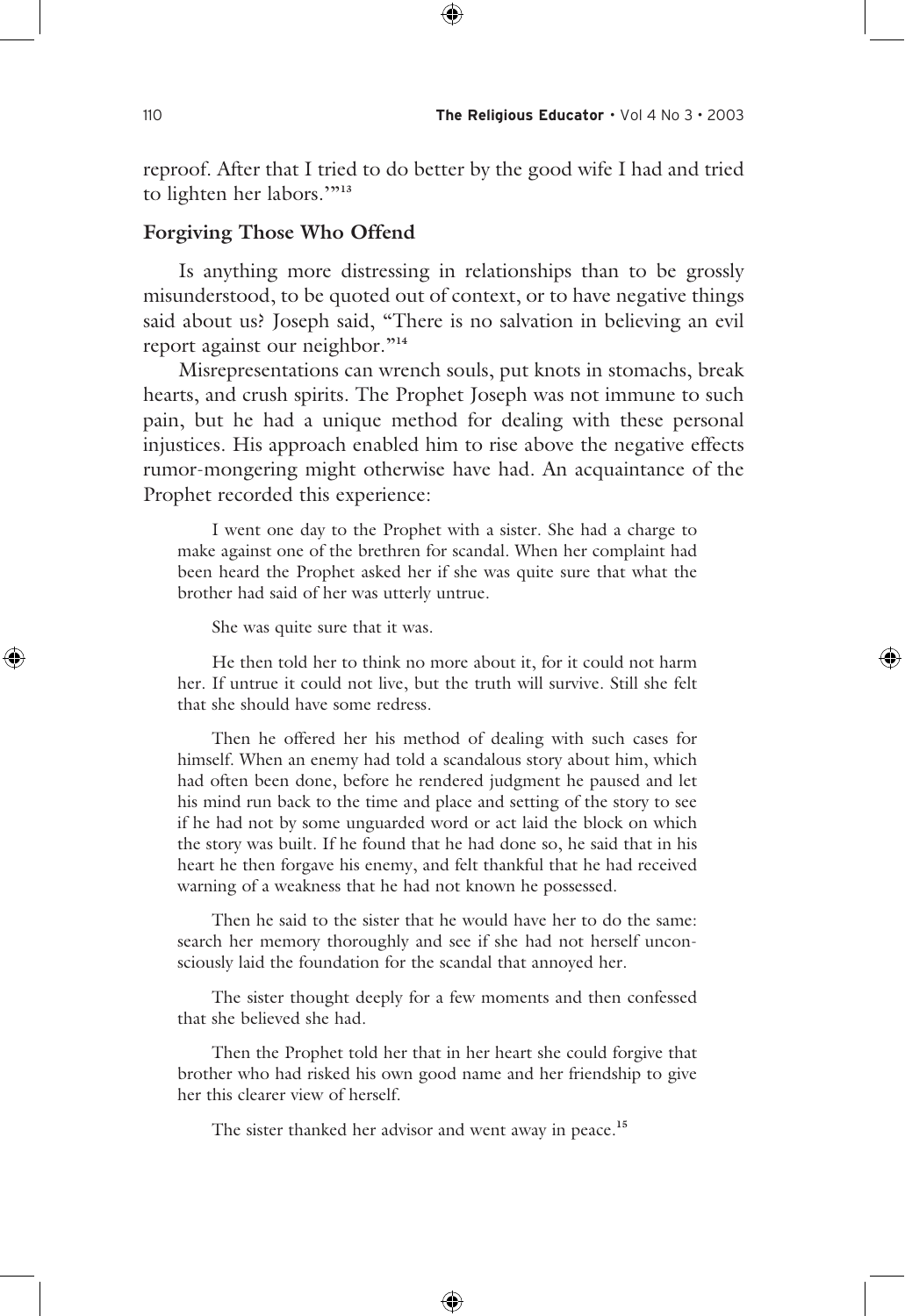This unique approach of dealing with personal offenses by looking into our own hearts first to determine whether we have inadvertently done something to cause others to say what they said, or to feel the way they do, requires courage and humility. But it is precisely this kind of humility that will help heal hearts, improve relations, and promote greater peace among family and friends. True humility is present when we do not think we are better than anyone else. The prophet Joseph thought, "Don't be limited in your views with regard to your neighbor's virtue, but beware of self-righteousness, and be limited in the estimate of your own virtues, and not think yourselves more righteous than others."**<sup>16</sup>**

 All of us will be faced with the challenge of having to extend forgiveness. We can grow in our ability to love and forgive others. Joseph counseled, "As you increase in innocence and virtue, as you increase in goodness, let your hearts expand, let them be enlarged towards others; you must be long-suffering, and bear with the faults and errors of mankind."**17** Joseph also taught that "God does not look upon sin with allowance, but when men have sinned, there must be allowance made for them."**<sup>18</sup>**

#### **Showing More Kindness**

 Joseph noted that kindness, rather than contention, motivates people to do good: "Nothing is so much calculated to lead people to forsake sin as to take them by the hand, and watch over them with tenderness. When persons manifest the least kindness and love to me, O what power it has over my mind, while the opposite course has a tendency to harrow up all the harsh feelings and depress the human mind."**<sup>19</sup>**

 In his comments to the Relief Society, Joseph further described the positive impact kindness can have: "How precious are the souls of men. . . . When a man is borne down with trouble, when he is perplexed with care and difficulty, if he can meet a smile instead of an argument or a murmur—if he can meet with mildness, it will calm down his soul and soothe his feelings; when the mind is going to despair, it needs a solace of affection and kindness."**<sup>20</sup>**

#### **An Increase of Love**

 At the time of the organization of the Relief Society, Joseph admonished the sisters to be more charitable to one another: "Suppose that Jesus Christ and holy angels should object to us on frivolous things, what would become of us? We must be merciful to one another, and overlook small things."**20** He also reproved narrow-mindedness and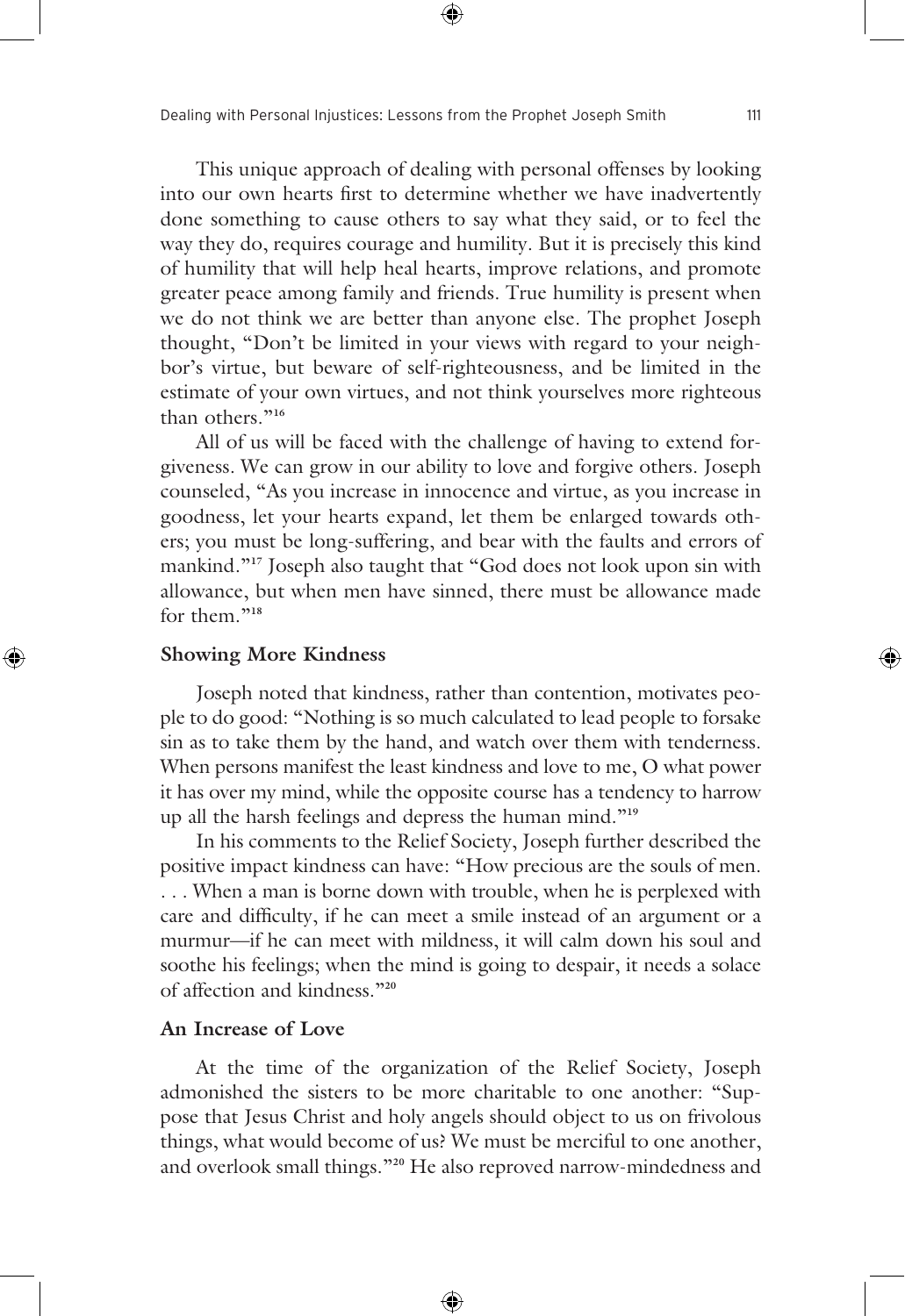observed that "what many people call sin is not sin."**<sup>22</sup>**

 Joseph knew firsthand how difficult it was to show love to the undeserving. On March 24, 1832, a mob broke through the door of the John and Elsie Johnson home, where Joseph, Emma, and their adopted twins were living. One of these twins would die within days as a result of what happened that night. The enraged mob pulled Joseph from the home, severely beat him, split one of his front teeth while trying to get him to drink a bottle of poison, covered him with hot tar, stuffed the tar paddle in his mouth to suffocate him, and then left him to die in a snow-covered field. His family and friends spent the night scraping the tar from his body, which also took off much of his skin. The next morning was the Sabbath. As was his custom each Sunday, Joseph stepped out onto the large rock that served as the front porch of the Johnson home to deliver a sermon. He was wrapped in strips of cloth that covered his wounds. Several of those who had beaten him the night before were standing in the crowd to hear him speak! We can only imagine Joseph's feelings as he looked out over the group. Still suffering greatly from the attack the night before, Joseph spoke from the heart. His sermon was not recorded, but he apparently spoke to them in kindness. Given the circumstances, Joseph's choosing to speak that morning was a high example of charity itself. His sermon was delivered with such humility and spirituality that three people came forward and asked for baptism. Later that day, Joseph stepped into a nearby icy river and baptized them.

 As Joseph grew in spiritual capacity, he came to intimately know and personally understand more about God's love for all His children. Joseph's teachings often reflected what he was learning: "There is a love from God that should be exercised toward those of our faith . . . which is peculiar to itself, but it is without prejudice; it also gives scope to the mind, which enables us to conduct ourselves with greater liberality towards all that are not of our faith." He added that this principle of love "approximate[s] nearer to the mind of God, because it is like God, or Godlike."**<sup>23</sup>**

 He also taught, "It is a time-honored adage that love begets love. Let us pour forth love—show forth our kindness unto all mankind, and the Lord will reward us with everlasting increase."**<sup>24</sup>** Joseph pointed out to the Relief Society that God has planted "feelings of charity and benevolence" in our souls, and he promised, "If you live up to these principles, how great and glorious will be your reward in the celestial kingdom!"**25**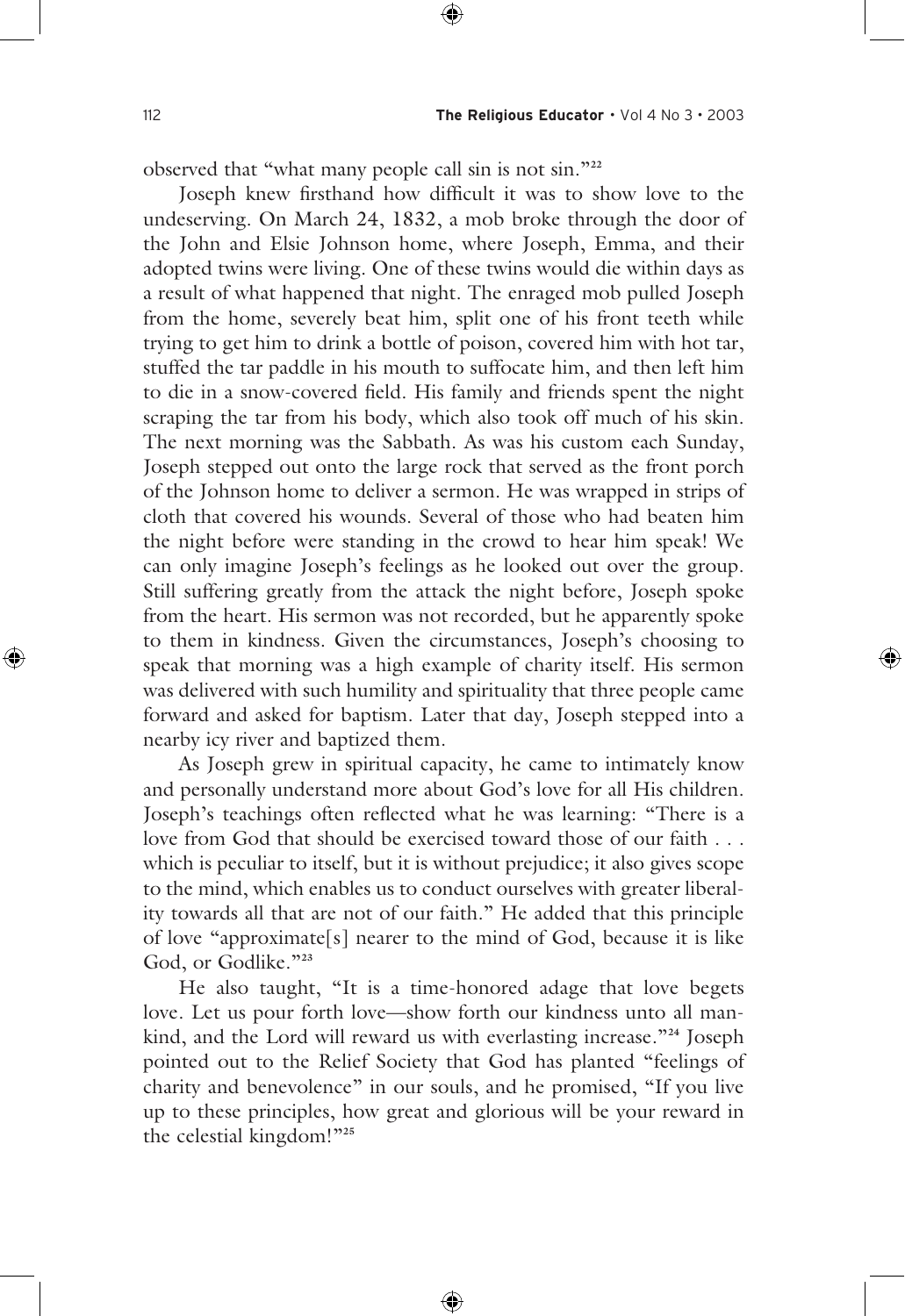#### **Generosity in Forgiving Others**

 Joseph learned early in his ministry about the importance of mercifully forgiving others. He had experienced the joy of forgiveness during his First Vision, when he heard the Savior's voice declare, "Joseph my son thy Sins are forgiven thee."**26** Joseph later expressed his sentiments with these words: "Ever keep in exercise the principle of mercy, and be ready to forgive our brother on the first intimations of repentance, and asking forgiveness; and should we forgive our brother, or even our enemy, before he repent or ask forgiveness, our heavenly Father would be equally as merciful unto us."**<sup>27</sup>**

 To the Saints, through the Prophet Joseph Smith, the Savior declared, "I, the Lord, will forgive whom I will forgive, but of you it is required to forgive all men" (D&C 64:10). He also warned that to not forgive can impact our own souls: "And ye shall also forgive one another your trespasses; for verily I say unto you, he that forgiveth not his neighbor's trespasses when he says that he repents, the same hath brought himself under condemnation" (Mosiah 26:31). The Lord expects us to forgive those who repent because that is what He is willing to do (see Mosiah 26:29). "The nearer we get to our heavenly Father," Joseph observed, "the more we are disposed to look with compassion on perishing souls; we feel that we want to take them upon our shoulders, and cast their sins behind our backs. . . . If you would have God have mercy on you, have mercy on one another."**<sup>28</sup>**

 Elder B. H. Roberts observed that Joseph was generous in his forgiveness of others: "One of the surest evidences of Joseph Smith's greatness of mind and of the inspiration of God upon him is to be seen in his treatment of those who had fallen but were willing to and did repent of their sins. His capacity to forgive under these circumstances seemed boundless."**<sup>29</sup>**

 True enough, Joseph had often spoken about the need to forgive others, but his most powerful sermon was his personal example. Joseph had learned by experience the soul-expanding joy resulting from forgiving others. After the Prophet was taken by an armed mob at Far West and left to languish in Liberty Jail during the bitter winter of 1838–39, one of those who had betrayed Joseph Smith humbled himself and repented. This man stood in the highest circles of Church leadership at Far West. He ached for forgiveness but, recognizing the enormity of his offense, feared he could never obtain it. He humbled himself and traveled to Nauvoo to find the Prophet. He took a "present to the injured man of God [the Prophet] if, peradventure, he would forgive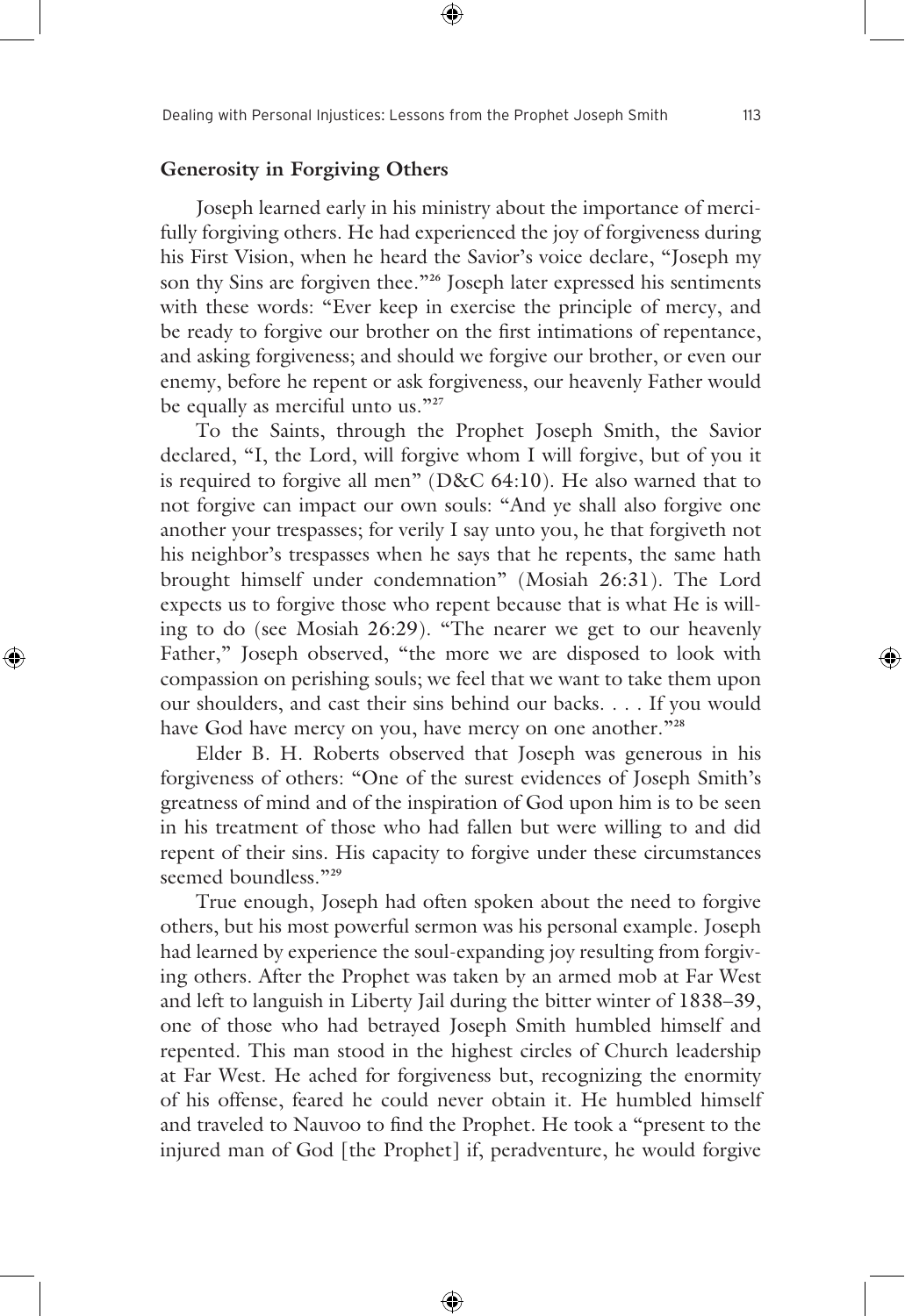and permit him to return to the fold as a private member. He felt that there was salvation nowhere else for him and if that was denied him all was lost as far as he was concerned." He had underestimated the power of the Spirit in healing broken relationships. Not knowing how he would be received, if at all, "He started with a sorrowful heart and a downcast look. While on the way the Lord told Brother Joseph he was coming. The Prophet looked out of the window and saw him coming up the street. As soon as he turned to open the gate the Prophet sprang up from his chair and ran and met him in the yard, exclaiming 'O Brother [Hyde], how glad I am to see you!' He caught him around the neck and both wept like children."**<sup>30</sup>**

 Joseph encouraged the Saints not only to forgive but also to pray for offenders: "One of the most pleasing scenes that can occur on earth, when a sin has been committed by one person against another, is, to forgive that sin; and then according to the sublime and perfect pattern of the Savior, pray to our Father in heaven to forgive him also."**31** Joseph taught that we must cultivate the love of others, even our enemies, by showing love to them. "Sectarian priests cry out concerning me, and ask, 'Why is it this babbler gains so many followers, and retains them?' I answer, It is because I possess the principle of love. All I can offer the world is a good heart and a good hand."**<sup>32</sup>**

 Joseph demonstrated his willingness to frankly forgive those who offend. One evening, Joseph attended a debate at his brother William's home. When things didn't go as William had desired, William physically assaulted Joseph. Joseph was injured and could not, for a time, sit down or stand up by himself. Within a few days, a much calmer William wrote to apologize. The Prophet Joseph responded without hesitation, forgiving and praying for William: "In your letter you ask my forgiveness, which I readily grant. . . . I freely forgive you, and you know my unshaken and unchangeable disposition. . . . And now may God have mercy upon my father's house; may God take away enmity from between me and thee; and may all blessings be restored, and the past forgotten forever."**<sup>33</sup>**

 On another occasion, Joseph extended forgiveness to one who had betrayed his trust. The man had apostatized and signed an affidavit that was used to incarcerate Joseph in Liberty Jail. With great feelings of remorse for what he had done, the man earnestly desired to repent. Two members of the Quorum of the Twelve recommended this brother write Joseph a letter of apology and ask for forgiveness. He wrote: "I am as the prodigal son. . . . I have seen the folly of my way, and I tremble at the gulf I have passed. . . . I know my situation, you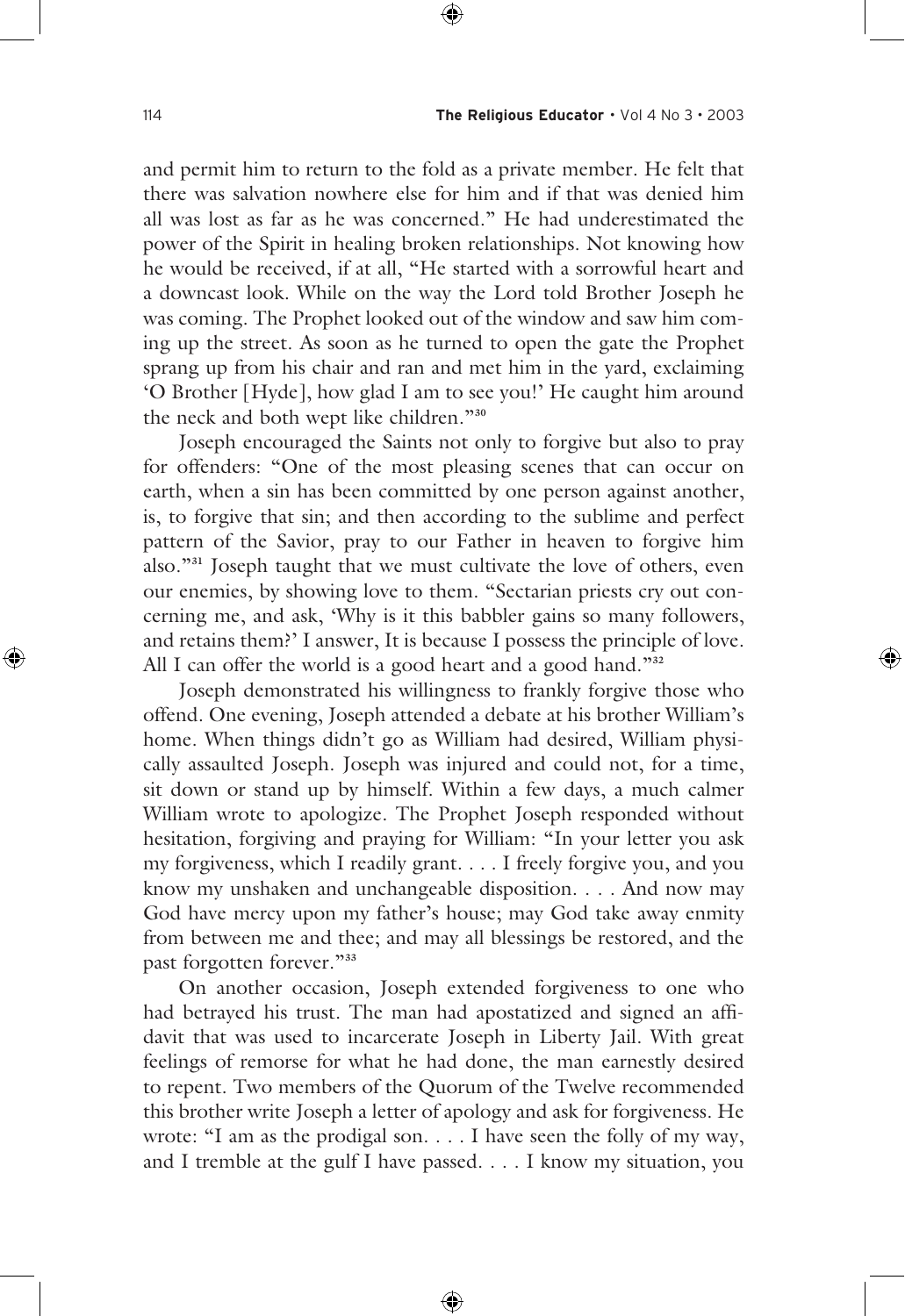know it, and God knows it, and I want to be saved if my friends will help me. . . . I have done wrong and I am sorry. The beam is in my own eye. . . . I ask forgiveness. . . . I want your fellowship; if you cannot grant that, grant me your peace and friendship, for we are brethren, and our communion used to be sweet."**<sup>34</sup>**

 Joseph's response is one of the most moving letters ever penned by the hand of man. It is filled with forgiveness and effused with hope for brighter future relations:

 Dear Brother Phelps:—I must say that it is with no ordinary feelings I endeavor to write a few lines to you in answer to yours. . . . At the same time I am rejoiced at the privilege granted me. . . .

 Inasmuch as long-suffering, patience, and mercy have ever characterized the dealings of our heavenly Father towards the humble and penitent, I feel disposed to copy the example, cherish the same principles, and by so doing be a savior of my fellow men.

 It is true, that we have suffered much in consequence of your behavior—. . . One with whom we had oft taken sweet counsel together, and enjoyed many refreshing seasons from the Lord—"had it been an enemy, we could have borne it." . . .

 [Joseph described that he desired to follow the example of the Savior in helping others and then continued:] Believing your confession to be real, and your repentance genuine, I shall be happy once again to give you the right hand of fellowship, and rejoice over the returning prodigal.

 Your letter was read to the Saints last Sunday, and an expression of their feeling was taken, when it was unanimously Resolved, That W. W. Phelps should be received into fellowship.

"Come on, dear brother, since the war is past,

For friends at first, are friends again at last."

Yours as ever,

JOSEPH SMITH, JUN.**<sup>35</sup>**

 Not only is this frank forgiveness touching but the inspired expressions in this letter also demonstrate how forgiveness works in friendships a willingness to forgive, coupled with a desire to renew the friendship. Commenting on this incident, Elder B. H. Roberts noted, "When the great offense of Elder William W. Phelps is taken into account . . . this letter is remarkable. The Prophet's frank forgiveness of his erring brother . . . exhibits a broad mindedness and generosity that can come only from a great soul."**36**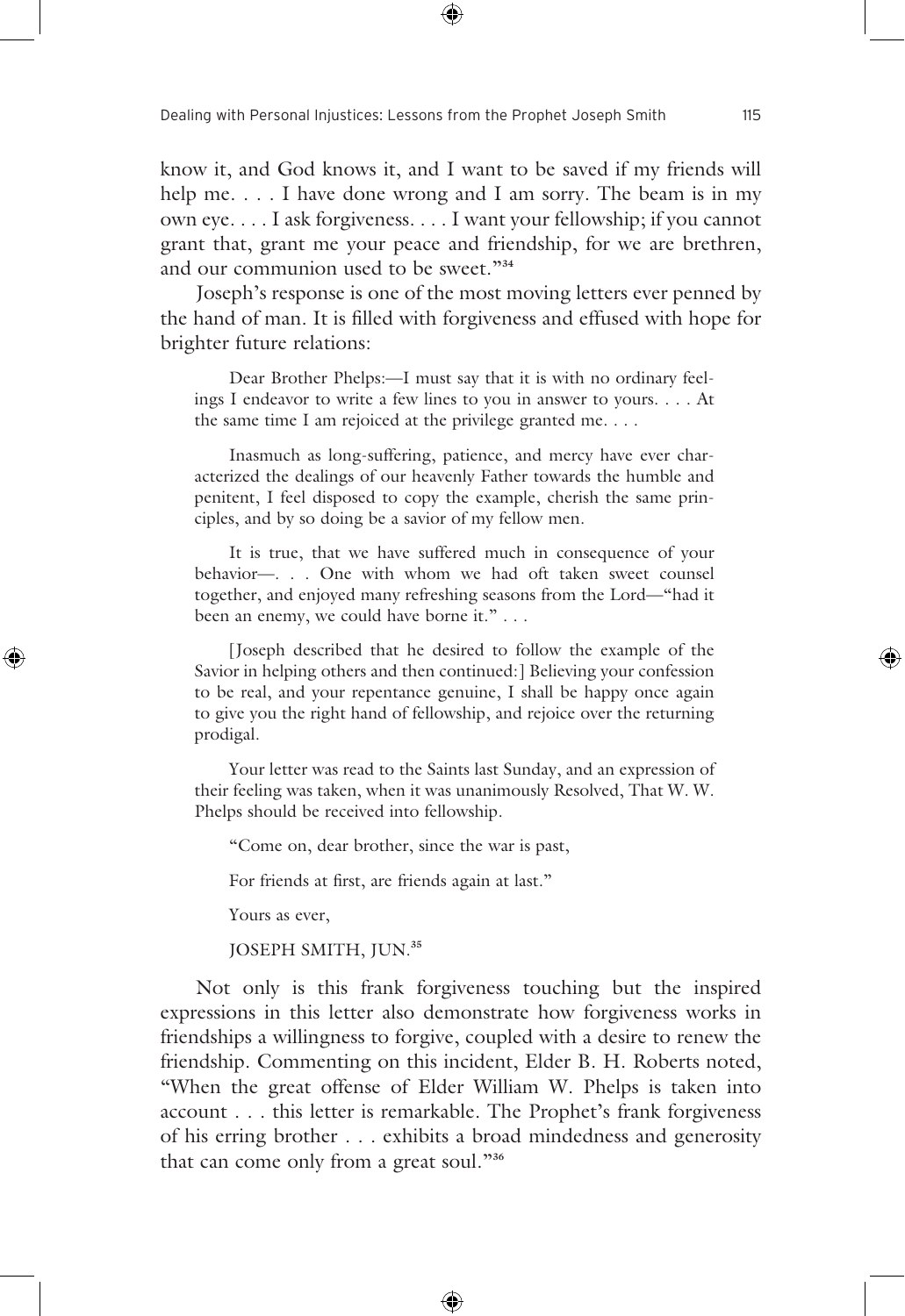It is also interesting to note that the couplet the Prophet used to close his letter touched Brother Phelps, who was himself a gifted poet. Many of the hymns penned by Phelps are beloved favorites today, and one of them—"The Spirit of God"—is sung at the dedication of every temple.

 Because Joseph forgave him, Brother Phelps rejoined the Saints at Nauvoo. Four years later, he was asked to deliver the eulogy in a memorial service in honor of his forgiving friend. Phelps recited a poem he had written as a tribute to Joseph, the martyred Prophet. The poem has since served as a lasting memorial to the greatness of the Prophet Joseph Smith: "Praise to the man who communed with Jehovah. Jesus anointed that Prophet and Seer."**<sup>37</sup>**

#### **Appreciating Others More**

 True friendship, the Prophet Joseph Smith taught, is designed to "revolutionize and civilize the world, and cause wars and contentions to cease and men to become friends and brothers."**38** Joseph expressed sentiments that "the kindness of a man should never be forgotten. That person who never forsaketh his trust, should ever have the highest place of regard in our hearts, and our love should never fail, but increase more and more."**<sup>39</sup>**

 To Joseph Smith, a true friend was a gift from God. "How good and glorious it has seemed unto me, to find pure and holy friends."**40**He was so grateful for the kindnesses occasionally shown to him that he resolved to be a greater friend to others: "I love friendship and truth. . . . I hope I shall see [my friends] again, that I may toil for them, and administer to their comfort also. They shall not want a friend while I live; my heart shall love those, and my hands shall toil for those, who love and toil for me, and shall ever be found faithful to my friends. Shall I be ungrateful? Verily no! God forbid!"**<sup>41</sup>**

 His feelings of affection for true friends were intensified while he suffered in prison: "Those who have not been enclosed in the walls of a prison without cause or provocation, can have but little idea how sweet the voice of a friend is; one token of friendship from any source whatever awakens and calls into action every sympathetic feeling . . . until finally all enmity, malice and hatred, and past differences, misunderstandings and mismanagements are slain victorious at the feet of hope."**42** Joseph later explained that friendship is like a blacksmith "welding iron to iron; it unites the human family with its happy influence."**<sup>43</sup>**

 After his death, the Prophet Joseph Smith taught Brigham Young in a dream about the need to be patient with the Saints and bear with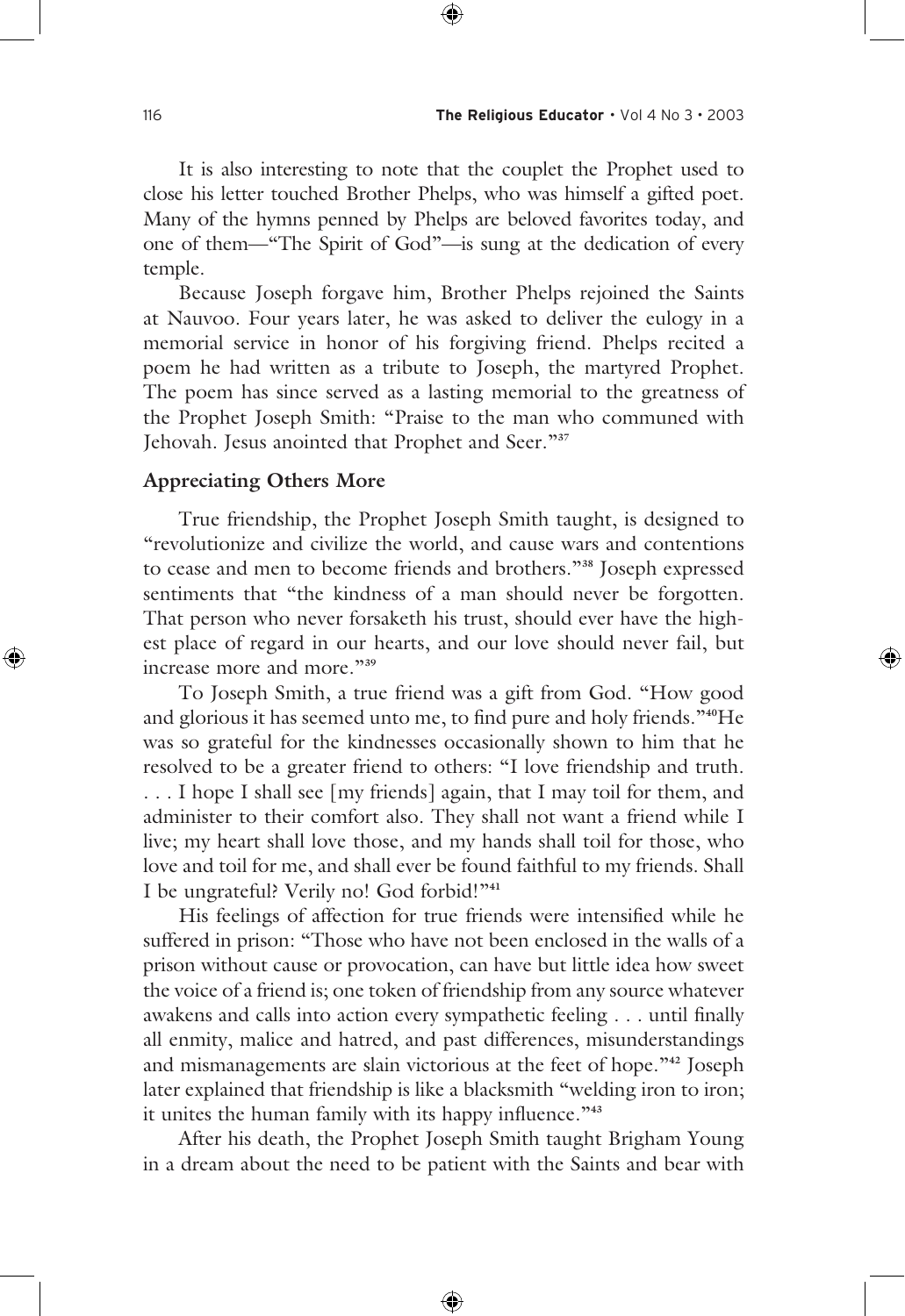their imperfections. Shortly after they had settled in the Salt Lake Valley, President Young became concerned about those few Saints who desired to leave the Salt Lake Valley for the gold fields of California. He wrestled with his feelings until he had a particular dream in which the Prophet Joseph Smith appeared to him, herding a "flock of sheep of all kinds, sizes, colors, and descriptions, from the largest, finest sheep I ever saw, down to the ugly decrepit dwarf. . . . I looked on the strange flock and . . . asked Joseph what in the world he was going to do with such a flock of sheep. . . . He looked up and smiled, as he did when he was living, and as though he was in reality with me, and said, '*They are all good in their place*.'"**44** Joseph's counsel helped President Young learn to better appreciate the contributions of every individual, whether great or small.

## **Cultivating the Spirit of Forgiveness and Avoiding Self-Righteousness**

 At the organization of the Relief Society, Joseph taught the importance of cultivating the spirit of forgiveness: "There is another error which opens a door for the adversary to enter. [Some are] subject to overmuch zeal, which [causes] them to be rigid in a religious capacity [when they] should be armed with mercy." Then, speaking of forgiving those who have sinned against us, he continued, and with deep feeling added, "They are fellow mortals, we loved them once, shall we not encourage them to reformation? We have not yet forgiven them seventy times seven, as our Savior directed; perhaps we have not forgiven them once. . . . They who repent not should be cast out from this society; yet we should woo them to return to God. . . . We should act in all things on a proper medium to every immortal spirit. Notwithstanding the unworthy are among us, the virtuous should not, from self-importance, grieve and oppress needlessly, those unfortunate ones even these should be encouraged to hereafter live to be honored by this society. . . . Put a double watch over the tongue."**<sup>45</sup>**

 Joseph consistently warned the Saints about self-righteousness and hypocrisy: "All the religious world is boasting of righteousness: it is the doctrine of the devil to retard the human mind and hinder our progress, by filling us with self-righteousness."**46** He noted that we could be more generous in our estimation of others: "Don't be limited in your views with regard to your neighbor's virtue, but beware of self-righteousness, and be limited in the estimate of your own virtues, and not think yourselves more righteous than others."**<sup>47</sup>**

He cautioned that backbiting and faultfinding are forms of pious-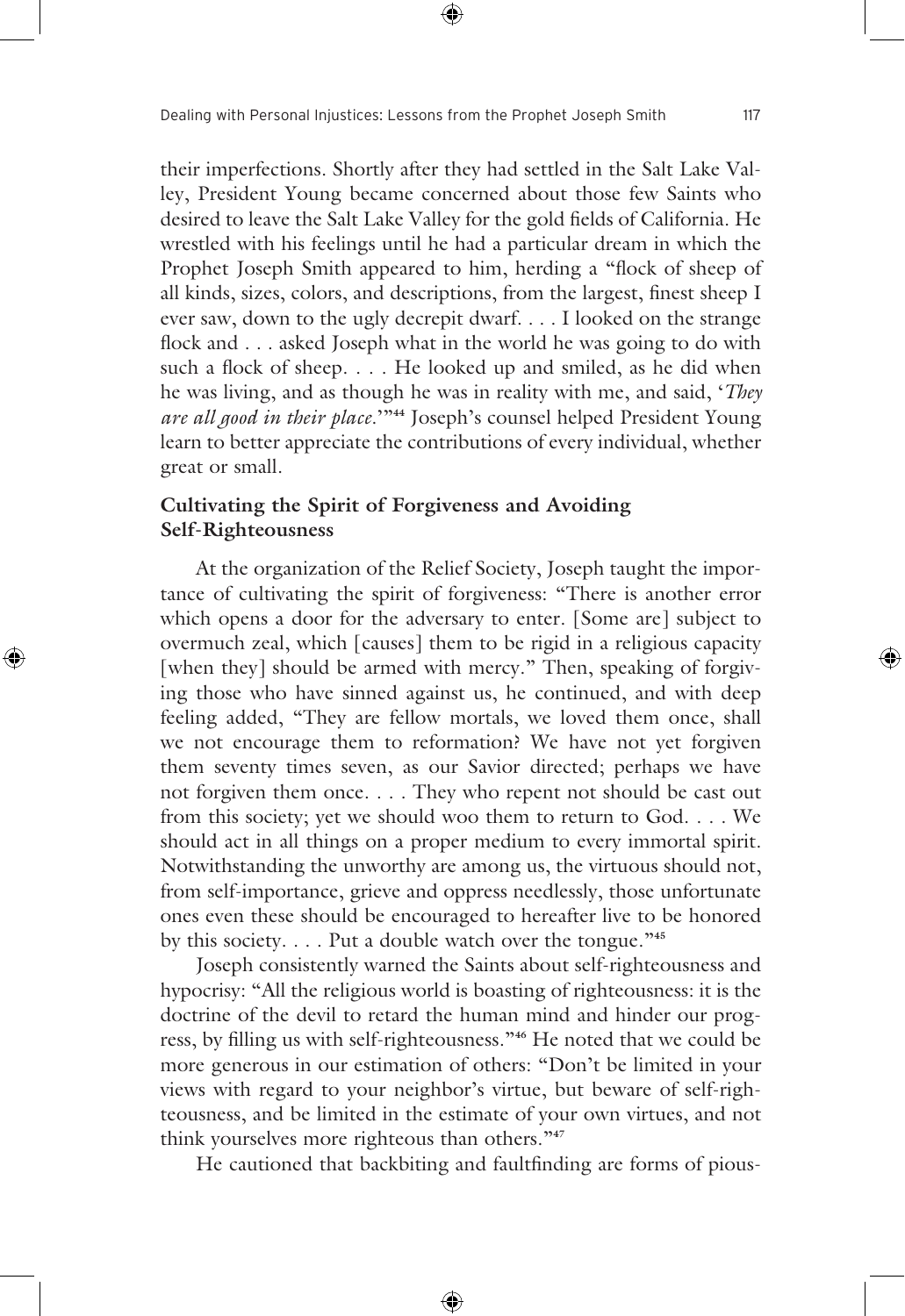ness: "The devil flatters us that we are very righteous, when we are feeding on the faults of others."**48** He warned against hypocrisy: "I love that man better who swears a stream as long as my arm yet deals justice to his neighbors and mercifully deals his substance to the poor, than the long, smooth-faced hypocrite."**<sup>49</sup>**

 As President George Q. Cannon explained, Joseph Smith "was a great hater of sham. He disliked long-faced hypocrisy, and numerous stories are told of his peculiar manner of rebuking it. He knew that much that people call sin is not sin, and he did many things to break down superstition. He would wrestle, play ball, and enjoy himself in physical exercises, and he knew that he was not committing sin to do so. The religion of heaven is not to make men sorrowful, to curtail their enjoyment and to make them groan and sigh and wear long faces, but to make them happy. This Joseph desired to teach the people, but in doing so, he, like our Savior, when he was on the earth, was a stumbling block to bigots and hypocrites. They could not understand him; he shocked their prejudices and traditions."**<sup>50</sup>**

#### **Making Amends**

 An event in the lives of Joseph and Emma Smith that happened while the Book of Mormon was being translated illustrates Joseph's efforts to make amends after an offense had occurred. David Whitmer, who witnessed the incident, recorded: "He [Joseph Smith] was a religious and straightforward man. . . . He had to trust in God. He could not translate unless he was humble and possessed the right feelings towards everyone. To illustrate so you can see: One morning when he was getting ready to continue the translation, something went wrong about the house and he was put out about it. Something that Emma, his wife, had done. Oliver and I went upstairs and Joseph came up soon after to continue the translation but he could not do anything. He could not translate a single syllable. He went downstairs, out into the orchard, and made supplication to the Lord; was gone about an hour—came back to the house, and asked Emma's forgiveness and then came upstairs where we were and then the translation went on all right. He could do nothing save he was humble and faithful."**<sup>51</sup>**

 Thus, Joseph learned early on that the Spirit can be readily discerned only when we are humble and possess right feelings toward others.

#### **Securing a Positive Judgment**

 Through his translation of the Book of Mormon, Joseph Smith learned that we *obtain* forgiveness of sin through personal repentance,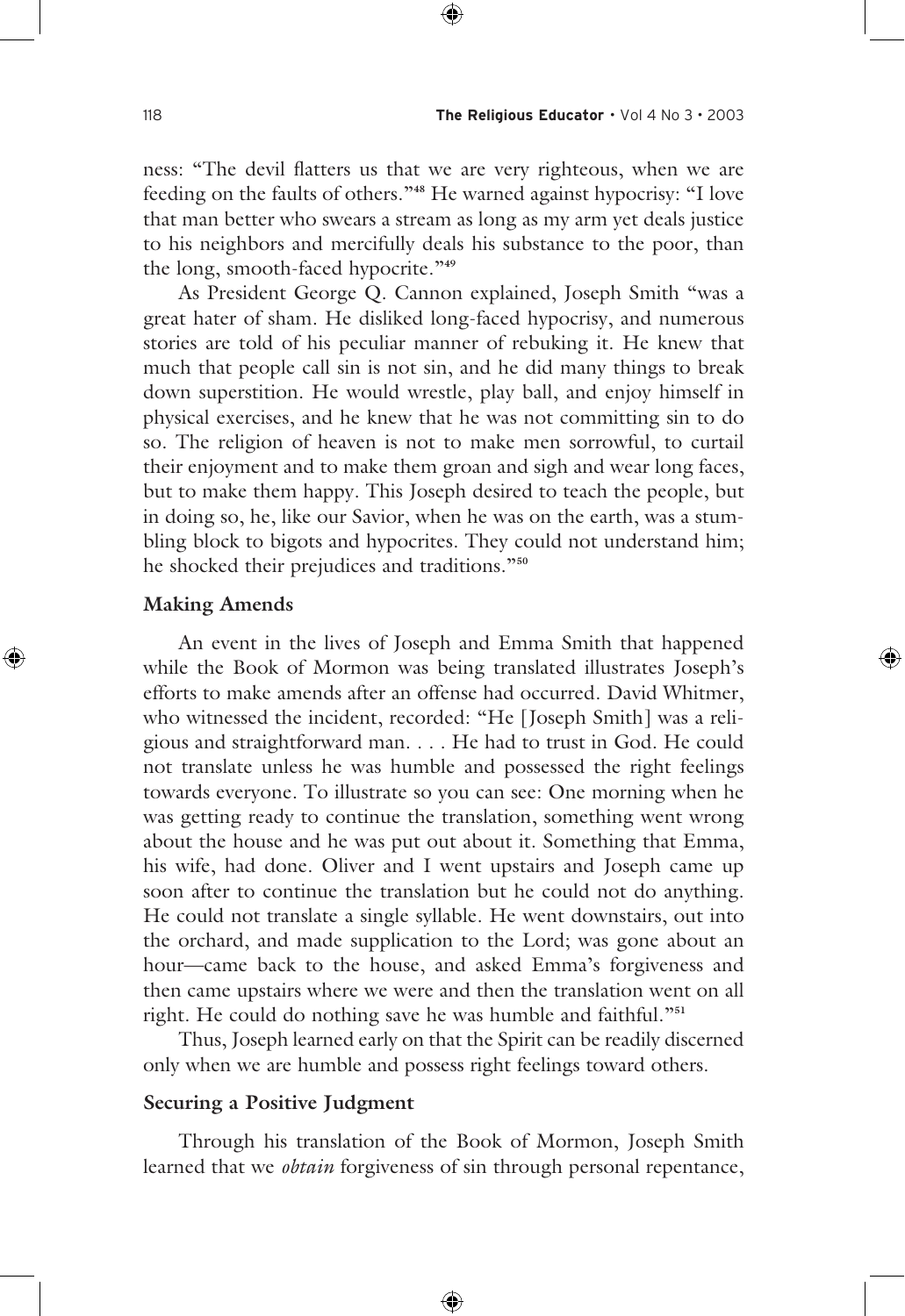baptism, and the reception of the Holy Spirit (see 2 Nephi 31:13; Mosiah 4:22, 26) and that following our baptism we *retain* that remission of sin by continually loving and serving our fellow beings (see Mosiah 4:26; Alma 34:27–29). Joseph taught, "To be justified before God we must love one another: we must overcome evil; we must visit the fatherless and the widow in their affliction, and we must keep ourselves unspotted from the world."**<sup>52</sup>**

 However, our "peaceable walk" with others (Moroni 7:3–4) can be disrupted by criticism, contention, backbiting, betrayal, or offenses (both real and imagined). Occasionally, we may all be haunted by feelings of frustration, anger, guilt, or regret in our dealings with others. As seen, Joseph Smith spoke often about forgiving others. The numerous offenses and personal injustices he was subjected to throughout his life qualified him to speak about forgiveness with the voice of experience. His sufferings in his dealings with others were not abstract or theoretical. They were real. He came to know, firsthand, about the humility, patience, forbearance, and meekness required in dealing with others.

 When God the Eternal Father introduced His Beloved Son to the Prophet Joseph Smith in 1820, He said, "Hear Him." Joseph listened to the Savior then and ever after—his life and teachings were filled with examples of how he tried to implement the two great commandments in the law to love God and to love others as ourselves. His teachings contain priceless counsel about these weightier matters and illustrate how applying the healing balm of forgiveness can mend and strengthen our interpersonal relationships.

#### **Notes**

<sup>1.</sup> Joseph Smith, *Teachings of the Prophet Joseph Smith*, comp. Joseph Fielding Smith (Salt Lake City: Deseret Book, 1979), 178–79; emphasis added.

<sup>2.</sup> Arnold K. Garr, "Joseph Smith: Man of Forgiveness," in *Joseph Smith*: *The Prophet*, *the Man*, ed. Susan Easton Black and Charles D. Tate Jr. (Provo, Utah: Religious Studies Center, Brigham Young University, 1993), 127.

<sup>3.</sup> Orson Spencer, in Hyrum Andrus, *Joseph Smith*: *The Man and the Seer* (Salt Lake City: Deseret Book, 1960), 31.

<sup>4.</sup> Joseph Smith, in David Nye White, *New York Spectator*, September 23, 1843.

<sup>5.</sup> See Richard Lloyd Anderson, "Joseph Smith's New York Reputation Reappraised," *BYU Studies* 10, no. 3 (1970): 314.

<sup>6.</sup> Brigham Young, *Discourses of Brigham Young*, comp. John A. Widtsoe (Salt Lake City: Deseret Book, 1941), 464.

<sup>7.</sup> Brigham Young, *Deseret News Weekly*, October 11, 1876, 582.

<sup>8.</sup> Joseph Smith, *History of the Church of Jesus Christ of Latter-day Saints*, ed.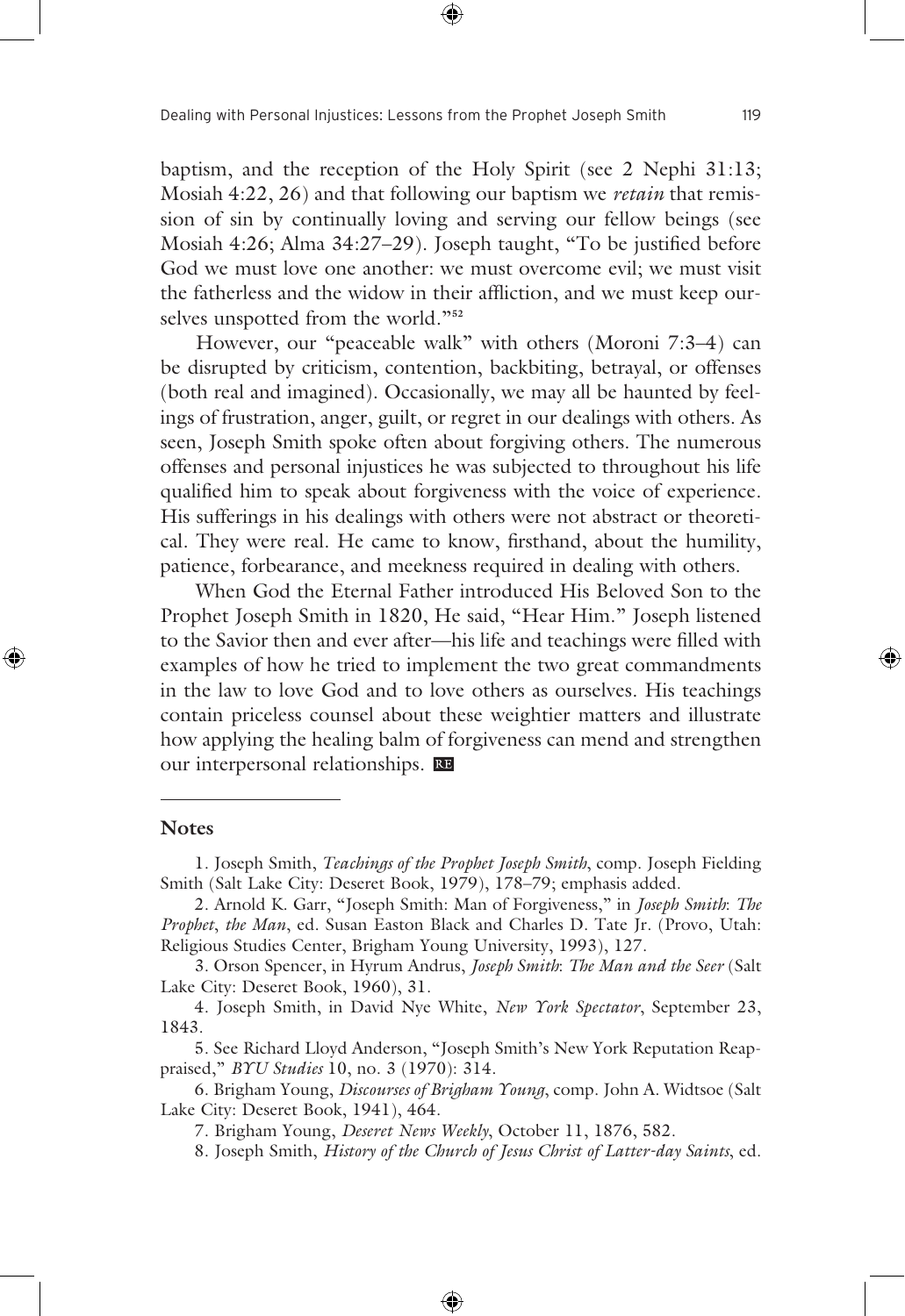B. H. Roberts, 2nd ed., rev. (Salt Lake City: Deseret Book, 1999), 5:517.

9. Smith, *Teachings*, 77.

- 10. Smith, *Teachings*, 193.
- 11. Smith, *History of the Church*, 5:517.
- 12. Smith, *Teachings*, 315.
- 13. Jesse W. Crosby, in Hyrum L. Andrus and Helen Mae Andrus, comps.,

*They Knew the Prophet* (Salt Lake City: Deseret Book, 1999), 163–64.

14. Smith, *Teachings*, 364.

- 15. Crosby, in Andrus and Andrus, *They Knew the Prophet*, 162–63.
- 16. Smith, *Teachings*, 228.
- 17. Smith, *Teachings*, 228.
- 18. Smith, *Teachings*, 240–41.
- 19. Smith, *Teachings*, 240.
- 20. Smith, *Teachings*, 228.
- 21. Smith, *Teachings*, 240.
- 22. Smith, *Teachings*, 193.
- 23. Smith, *Teachings*, 147.
- 24. Smith, *Teachings*, 316.
- 25. Smith, *Teachings*, 226.
- 26. Joseph Smith, in Milton V. Backman, *Joseph Smith's First Vision* (Salt Lake City: Bookcraft, 1980), 157.
	- 27. Smith, *Teachings*, 155.
	- 28. Smith, *Teachings*, 241.
	- 29. B. H. Roberts, in Smith, *History of the Church*, 4:163.
	- 30. Daniel Tyler, *Juvenile Instructor* 27 (1892): 491.
	- 31. Smith, *History of the Church*, 6:245.
	- 32. Smith, *Teachings*, 312–13.
	- 33. Smith, *History of the Church*, 2:342–43.
	- 34. William W. Phelps, in Smith, *History of the Church*, 4:141–42.
	- 35. Smith, *Teachings*, 165–66.
	- 36. B. H. Roberts, in Smith, *History of the Church*, 4:162–63.

37. "Praise to the Man," *Hymns* (Salt Lake City: The Church of Jesus Christ

- of Latter-day Saints, 1985), no. 27.
	- 38. Smith, *Teachings*, 316.
	- 39. Smith, *Teachings*, 31.
	- 40. Smith, *History of the Church*, 5:107.
	- 41. Smith, *History of the Church*, 5:108–9.
	- 42. Smith, *History of the Church*, 3:293.
	- 43. Smith, *History of the Church*, 5:517.
	- 44. Brigham Young, in *Journal of Discourses*, 6:321; emphasis added.
	- 45. Smith, *Teachings*, 238.
	- 46. Smith, *Teachings*, 241.
	- 47. Smith, *Teachings*, 228.
	- 48. Smith, *Teachings*, 241.
	- 49. Smith, *History of the Church*, 5:401.
- 50. George Q. Cannon, in Andrus and Andrus, *Joseph Smith*: *The Man and the Seer*, 45–46.
	- 51. David Whitmer, in B. H. Roberts, *A Comprehensive History of the Church*